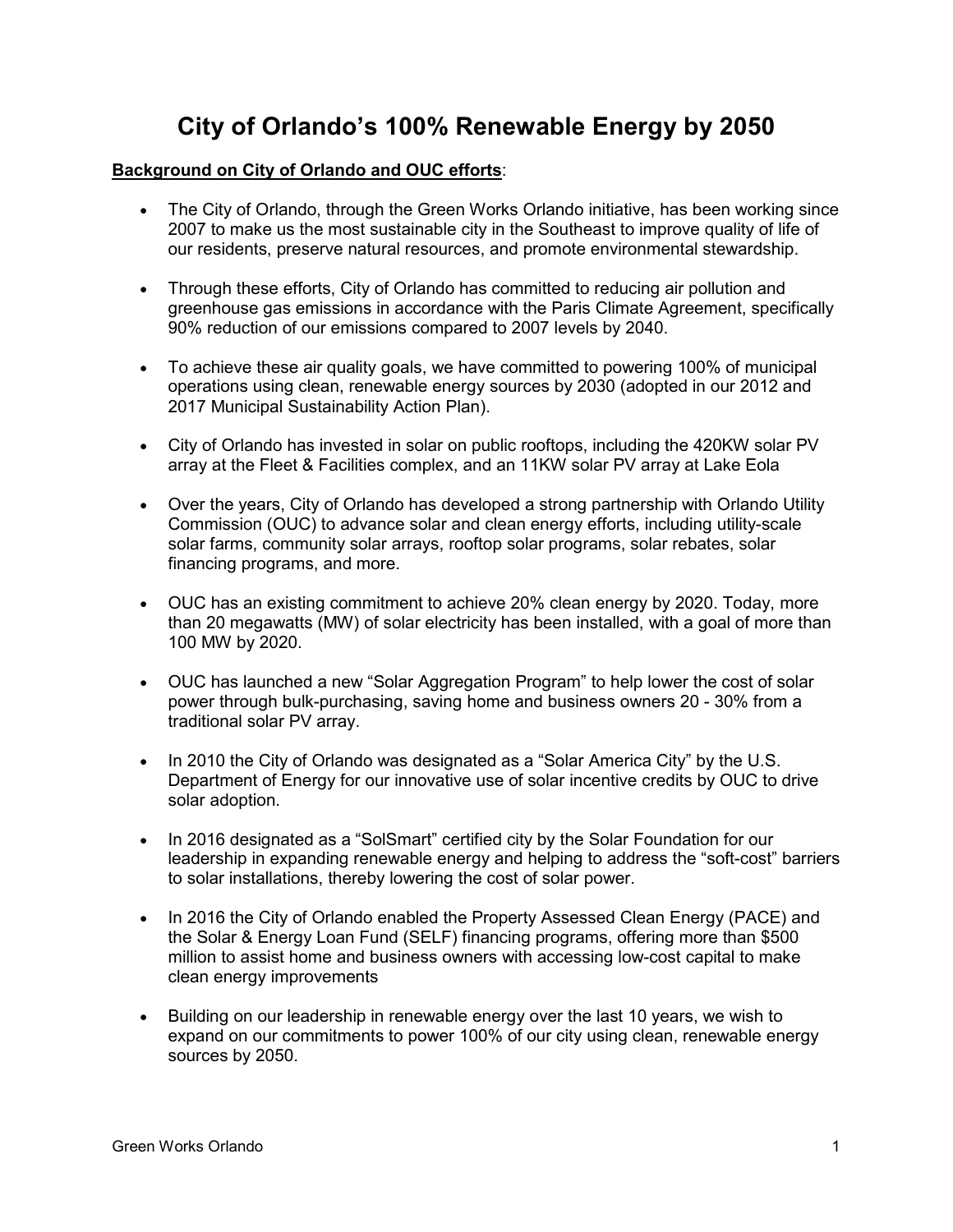### **Background on Renewable Energy Industry Economic Impact**

- Renewable energy represents an enormous economic opportunity for the City of Orlando to create jobs in an emerging industry, increase economic security and expand prosperity for local residents, reduce air pollution and associated public health risks, reduce the strain on limited water resources, and save the City and consumers money.
- The cost to install solar has dropped by more than 70% since 2010, making it one of the least-cost investments for new power generation across the U.S. $1$
- Overall, there were 260,077 solar workers in the U.S. in 2016. Solar employment grew 20 percent annually from 2012 to 2015 and another 25 percent in 2016. $2$
- In Florida, Solar jobs grew 10 times faster than the overall state economy in 2016.<sup>3</sup>
	- $\circ$  1,700 new solar jobs were added to the State of Florida in 2016.
	- o Florida experienced a 26% increase in solar jobs in 2016.
	- $\circ$  9% of solar workers in Florida are military veterans in 2016
	- $\circ$  Florida ranks number 5 for number of solar jobs nationwide; but number 31 for solar jobs per capita.
	- $\circ$  The solar industry in Orange County employed about 381 solar workers in 2016, ranking as the 7th highest solar employer of the counties in Florida.

### **U.S. and Florida's Solar Industry Economic Impact**

- The U.S. solar industry added \$84 billion to the U.S. GDP in 2016<sup>4</sup>
- With over 8,260 solar workers, the solar industry in Florida produced \$1.69 billion in direct sales in 2016. When direct, indirect and induced jobs are included the solar industry's impact in Florida exceeded 19,000 jobs. These jobs paid more than \$1.03 billion in salaries, wages, and benefits and added \$1.7 billion to GDP for Florida in 2016. One solar-related job supports 1.34 jobs elsewhere in the Florida economy, while every \$1 spent on solar generates an additional \$0.90 in spending throughout the state.
- Bloomberg New Energy Finance expect \$10.2 trillion to be invested in new power generation capacity worldwide to 2040. Of this, 72% goes to renewables, or \$7.4 trillion.
- Investment in renewable energy increases to around \$400 billion per year by 2040, a 2- 3% average annual increase.<sup>5</sup>

 $\overline{a}$ 

<sup>1</sup> *Source: Solar Energy Industries Association: Solar Industry Data*

<sup>2</sup> *Source: U.S. Solar Foundation - Solar Jobs Census 2016*

<sup>3</sup> *Source: U.S. Solar Foundation - Solar Jobs Census 2016: Florida Fact Sheet*

<sup>4</sup> *Source: U.S. Solar Foundation - 2016 Economic Impacts Report*

<sup>5</sup> *Source: Bloomberg New Energy Finance - New Energy Outlook 2017*